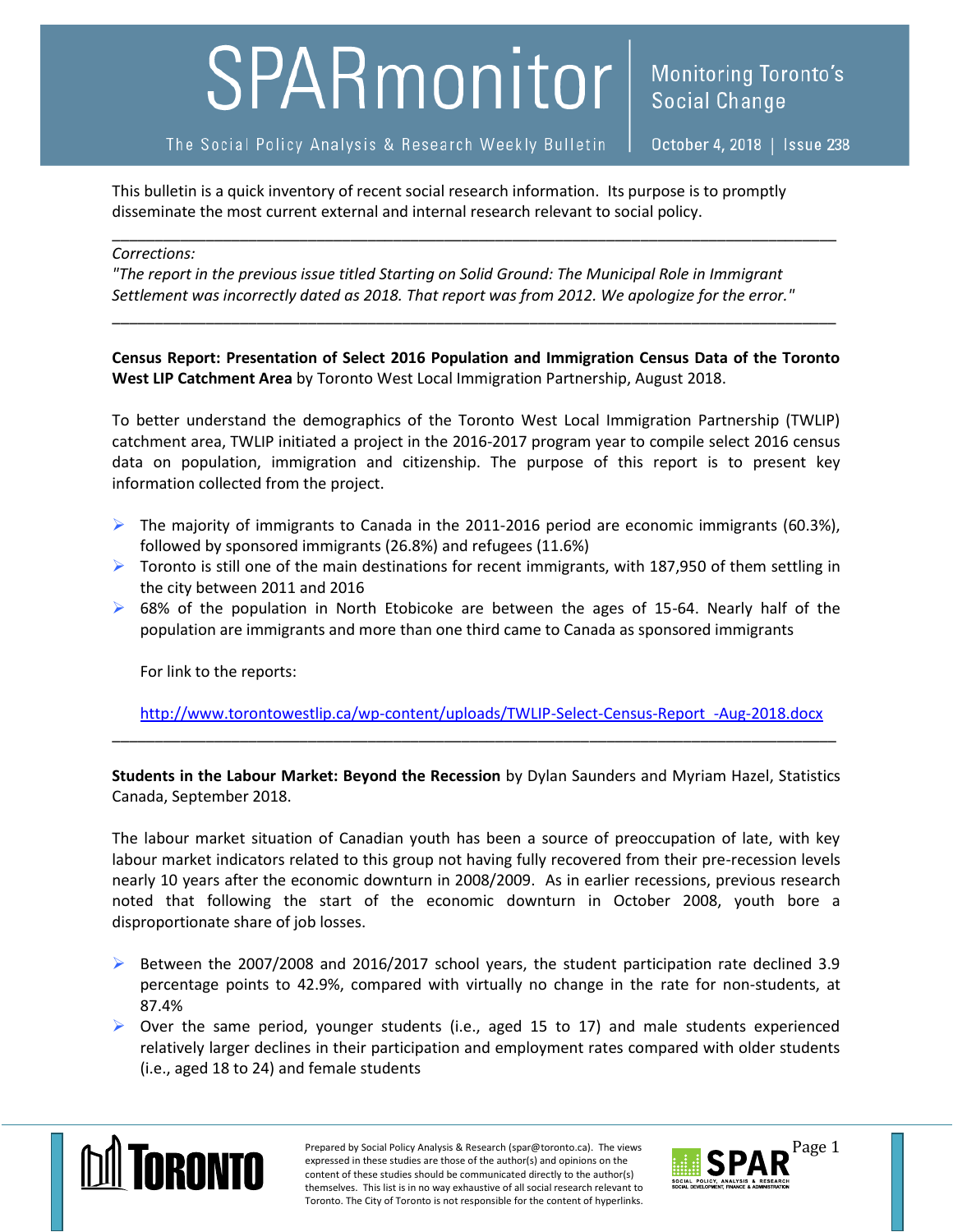$\triangleright$  Declines in the participation and employment rates of students were registered in about half of the provinces, with Newfoundland and Labrador being the sole province reporting an increase in these rates

For link to the report:

<https://www150.statcan.gc.ca/n1/pub/75-004-m/75-004-m2018002-eng.pdf>

**Poverty: 2016 and 2017, American Community Survey Briefs** by Alemayehu Bishaw and Craig Benson, United States Census Bureau, September 2018.

\_\_\_\_\_\_\_\_\_\_\_\_\_\_\_\_\_\_\_\_\_\_\_\_\_\_\_\_\_\_\_\_\_\_\_\_\_\_\_\_\_\_\_\_\_\_\_\_\_\_\_\_\_\_\_\_\_\_\_\_\_\_\_\_\_\_\_\_\_\_\_\_\_\_\_\_\_\_\_\_\_\_\_\_\_

Planners, policymakers, and community stakeholders use poverty estimates as key indicators to evaluate trends and current economic conditions within communities and to make comparisons across demographic groups. This brief uses the 2016 and 2017 American Community Surveys (ACS) 1-year estimates to analyze poverty rates for 2017 as well as the changes in poverty from 2016 for the nation, states and the District of Columbia, and the most populous metropolitan areas.

- In 2017, 13.4 percent of the U.S. population had income below the poverty level, a decline from 14.0 percent in 2016
- $\triangleright$  The poverty rate declined in 20 states and the District of Columbia between 2016 and 2017
- In 13 of the 25 most populous metropolitan areas, the poverty rate declined between 2016 and 2017
- $\triangleright$  The percentage of the U.S. population with income less than 50 percent of their poverty threshold declined to 6.0 percent in 2017, from 6.2 percent in 2016

For link to the report:

<https://www.census.gov/content/dam/Census/library/publications/2018/acs/acsbr17-02.pdf> \_\_\_\_\_\_\_\_\_\_\_\_\_\_\_\_\_\_\_\_\_\_\_\_\_\_\_\_\_\_\_\_\_\_\_\_\_\_\_\_\_\_\_\_\_\_\_\_\_\_\_\_\_\_\_\_\_\_\_\_\_\_\_\_\_\_\_\_\_\_\_\_\_\_\_\_\_\_\_\_\_\_\_\_\_

**Economic Freedom of the World: 2018 Annual Report** by James Gwartney, Robert A. Lawson, Joshua C. Hall, Ryan Murphy, Pál Czeglédi, Fred McMahon and Carlos Newland, Fraser Institute, September 2018.

This index measures the degree to which the policies and institutions of countries are supportive of economic freedom. The cornerstones of economic freedom are personal choice, voluntary exchange, freedom to enter markets and compete, and security of the person and privately owned property. Forty-two data points are used to construct a summary index and to measure the degree of economic freedom in five broad areas.

- $\triangleright$  Top-rated countries are: Hong Kong and Singapore [...] New Zealand, Switzerland, Ireland, United States, Georgia, Mauritius, United Kingdom, Australia, and Canada.
- $\triangleright$  Other major country rankings are Germany (20), Japan (41), Italy (54), France (57), Mexico (82), Russia (87), India (96), China (108), and Brazil (144).
- $\triangleright$  Nations in the top quartile of economic freedom had an average per-capita GDP of \$40,376 in 2016, compared to \$5,649 for bottom quartile nations.